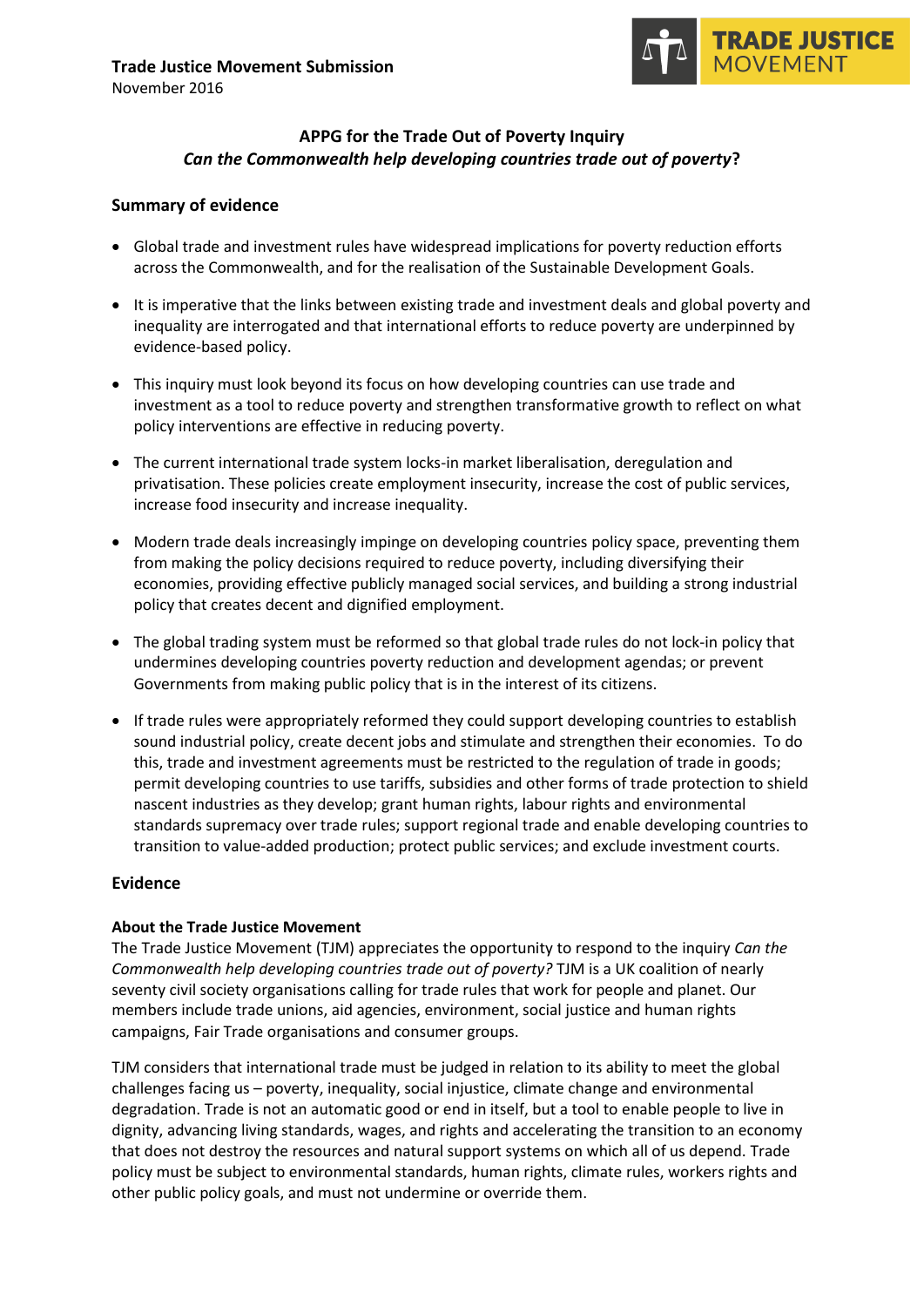# **Free trade – what is it and how is it linked to global poverty and inequality?**

Trade is widely presented as a tool to stimulate economic growth and reduce global poverty and inequality. The focus of this inquiry on how trade can best be used to promote poverty reduction demonstrates the extent to which trade is perceived to be a positive policy tool that, if employed correctly, will reduce poverty and inequality. However, while there is a clear link between international trade and poverty and inequality, the evidence actually demonstrates that current global trade rules undermine development strategies rather than facilitate poverty reduction.<sup>1</sup> Given this, trade should not be perceived as an automatic good or as an end in itself. Rather, the impact of trade rules on global poverty and inequality should be scrutinised, and international trade agreements should only include rules that are proven to support international social and environmental goals.

Since the end of the Second World War the international trade system has been used to spread free market capitalism by institutionalising the 'free trade' principles of liberalisation, deregulation, and privatisation.<sup>2</sup> Global trade rules have built on the IMF and World Bank's structural adjustment programmes from the 1980s, forcing developing countries to:

- open up their markets to privatisation and foreign investment;
- reduce trade tariffs, which pushes nascent industries into direct competition with more established industries in developed countries; and
- remove 'trade-distorting' barriers such as regulations and subsidies.

In the 1990s the scope of trade agreements expanded beyond the regulation of trade in goods to address so-called 'non-tariff barriers' to trade. The Global Agreement on Trade in Services introduced international rules that opened up service industries to privatisation.<sup>3</sup> Modern trade and investment agreements are even more expansive and include issues such as government procurement and investment. These agreements have been used to facilitate globalisation by establishing an international regulatory framework that increases global competition as countries vie for foreign investment, and that locks-in the power of global corporations and the capitalist elite. Globalisation has institutionalised labour competition and facilitated a global race to the bottom that has forced governments to tolerate serious human and labour rights abuses and environmental damage in order to attract trade and investment.<sup>4</sup>

Today trade and investment agreements have a huge impact on almost every sector of the economy, affecting most areas of public policy from agriculture and energy to health and public services. These agreements impinge on developing countries policy space, restricting governments' ability to make the policy decisions that are needed to strengthen their economies, reduce poverty and meet their development objectives.<sup>5</sup> Most modern trade and investment agreements also include an investor to state dispute settlement mechanism (ISDS), which gives investors the power to sue governments in private tribunals over actions that threaten their profits. Over the last 15 years, non-OECD countries have faced an incredible \$415 billion in ISDS claims against them.<sup>6</sup> ISDS claims also result in 'regulatory chill' as government's either wait for claims to be decided before making policy decisions that are in the best interests of their populations, or simply choose not to make these policy decisions at all.<sup>7</sup>

**.** 

<sup>1</sup> <http://repository.cmu.edu/cgi/viewcontent.cgi?article=1354&context=philosophy>

<sup>&</sup>lt;sup>2</sup> <https://www.theguardian.com/books/2016/apr/15/neoliberalism-ideology-problem-george-monbiot>

<sup>&</sup>lt;sup>3</sup> [https://www.wto.org/english/tratop\\_e/serv\\_e/gatsqa\\_e.htm](https://www.wto.org/english/tratop_e/serv_e/gatsqa_e.htm)

<sup>4</sup> [https://www.theguardian.com/commentisfree/2015/may/08/the-trans-pacific-partnership-will-lead-to-a](https://www.theguardian.com/commentisfree/2015/may/08/the-trans-pacific-partnership-will-lead-to-a-global-race-to-the-bottom)[global-race-to-the-bottom](https://www.theguardian.com/commentisfree/2015/may/08/the-trans-pacific-partnership-will-lead-to-a-global-race-to-the-bottom)

<sup>5</sup> [http://www.rosalux.eu/fileadmin/user\\_upload/Publications/2017/1\\_21st\\_century\\_FTAs-web.pdf](http://www.rosalux.eu/fileadmin/user_upload/Publications/2017/1_21st_century_FTAs-web.pdf)

<sup>6</sup> <http://investmentpolicyhub.unctad.org/ISDS/FilterByAmounts>

<sup>7</sup> <https://www.tni.org/en/briefing/international-investment-agreements-under-scrutiny>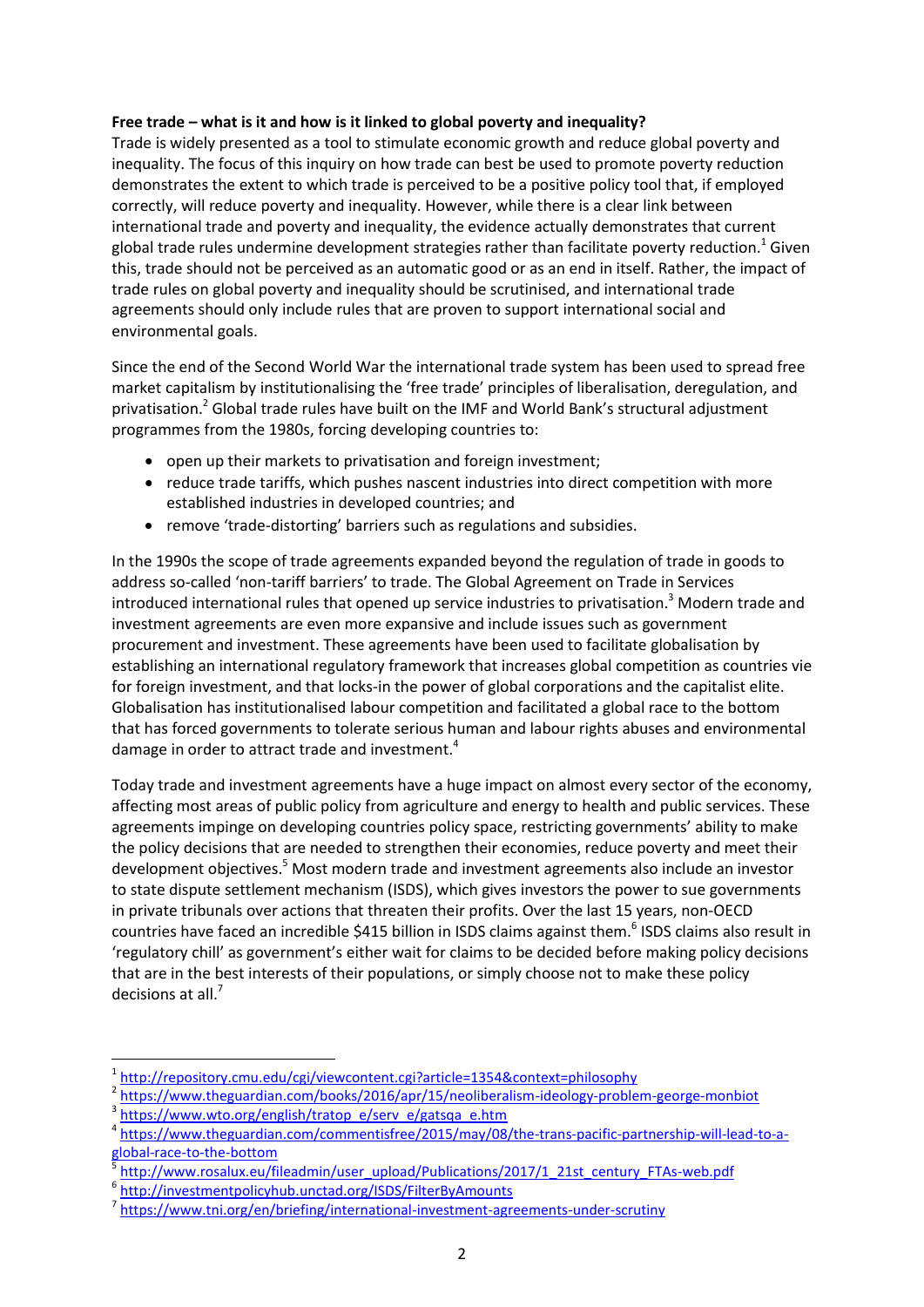Proponents of market capitalism argue that free trade facilitates investment, creates jobs and stimulates economic growth, leading to poverty reduction and improvements in living standards. However, a 2013 report by the United Nations Economic Commission for Africa found that recent improvements in economic growth across the continent (after two decades of economic downturn, growth rose to 4.6 % in 2010 and more than 5.0 % in 2012) has not translated into "economic diversification, commensurate jobs or faster social development."<sup>8</sup> This calls into question the assumption that all economic growth reduces poverty. Most African countries remain heavily dependent on extractive commodity production and export, an economic model that was established during the colonial period with the explicit aim of extracting cheap resources and labour. In the post-colonial period the international trade system has stifled developing countries' attempts to reduce poverty and strengthen their economies buy imposing economic policy that undermines economic stability.<sup>9</sup>

## **Historical revisionism? What actually works to support economic development and improve livelihoods?**

Current trade rules undermine labour, environment and human rights standards and prioritise corporate profit over social and environmental regulation. Free trade agreements drive labour competition, which pushes down salaries, increases employment insecurity and drives workers in developing country further and further into poverty.<sup>10</sup> These agreements have also actively undermined developing country farmers and business, destroying rather than improving livelihoods in some of the poorest communities in the world. Since the rise of free trade policy in the 1990s we have seen a sharp rise in global inequality<sup>11</sup> and an increasing concentration of wealth in the hands of a wealthy elite. A recent report by Oxfam international found that the world's richest 8 men now have as much wealth as the poorest 50% of the population.<sup>12</sup>

Beyond this, if we look at the policies that were used by rich countries such as the UK and the US to support industrialisation, economic development and poverty reduction, it is clear that claims that free trade policies enabled rich countries to develop their economies are not substantiated by evidence. The UK used a range of policy tools, including the use of tariffs, subsidies and other forms of trade protection, to shield its local industries from international competition in order to transition its economy from one reliant on the export of raw materials to one underpinned by manufacturing. Similar policies were employed by Japan and Korea to develop their economies after the end of the Second World War.<sup>13</sup>

The evidence demonstrates that rich countries like the UK used market intervention and trade protectionism to develop their economies and establish themselves as global economic powers. Yet the UK now uses the international trade system to force developing countries to adopt the opposite policy measures - liberalisation, deregulation and privatisation. This severely restricts developing countries policy space, undermines their ability to develop sound and effective industrial policy and prevents them from implementing effective poverty reduction strategies.<sup>14</sup>

1

<sup>8</sup> <https://www.uneca.org/publications/economic-report-africa-2013>

<sup>&</sup>lt;sup>9</sup> http://www.rosalux.eu/fileadmin/user\_upload/Publications/2017/11 Impact\_of\_FTAs\_on\_East\_Africa[web.pdf](http://www.rosalux.eu/fileadmin/user_upload/Publications/2017/11_Impact_of_FTAs_on_East_Africa-web.pdf)

<sup>&</sup>lt;sup>10</sup> <http://www.waronwant.org/sites/default/files/Stitched%20Up.pdf>

<sup>11</sup> [https://www.theguardian.com/global-development-professionals-network/2016/apr/08/global-inequality](https://www.theguardian.com/global-development-professionals-network/2016/apr/08/global-inequality-may-be-much-worse-than-we-think)[may-be-much-worse-than-we-think](https://www.theguardian.com/global-development-professionals-network/2016/apr/08/global-inequality-may-be-much-worse-than-we-think)

<sup>&</sup>lt;sup>12</sup> [http://policy-practice.oxfam.org.uk/publications/an-economy-for-the-99-its-time-to-build-a-human](http://policy-practice.oxfam.org.uk/publications/an-economy-for-the-99-its-time-to-build-a-human-economy-that-benefits-everyone-620170)[economy-that-benefits-everyone-620170](http://policy-practice.oxfam.org.uk/publications/an-economy-for-the-99-its-time-to-build-a-human-economy-that-benefits-everyone-620170)

[http://fpif.org/kicking\\_away\\_the\\_ladder\\_the\\_real\\_history\\_of\\_free\\_trade/](http://fpif.org/kicking_away_the_ladder_the_real_history_of_free_trade/)

<sup>14</sup> Chang, Ha-Joon., (2007) *Bad Samaritans: The Guilty Secrets of Rich Nations and the Threat to Global*, Random House, London.